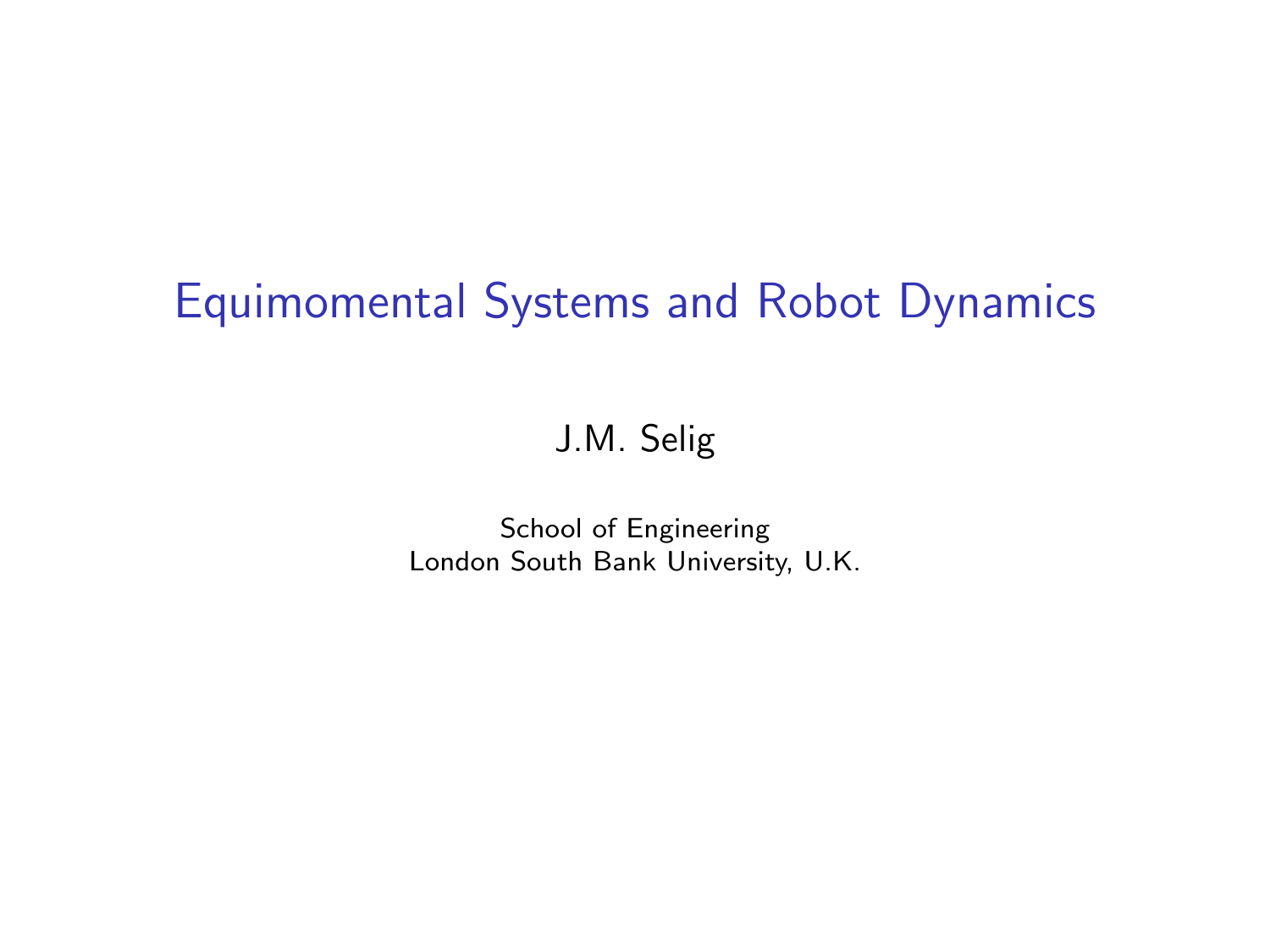### Introduction

Look at three old problems from a more modern viewpoint.

- $\blacktriangleright$  How many rigidly connected point masses are needed so that the system has the same inertia properties as an arbitrary rigid body?
- $\triangleright$  Design a serial robot arm with constant mass matrix.
- $\blacktriangleright$  Rotor balancing.

Linked by geometry of a Veronese variety, 2-uple embedding of  $\mathbb{P}^3$ in  $\mathbb{P}^9$ .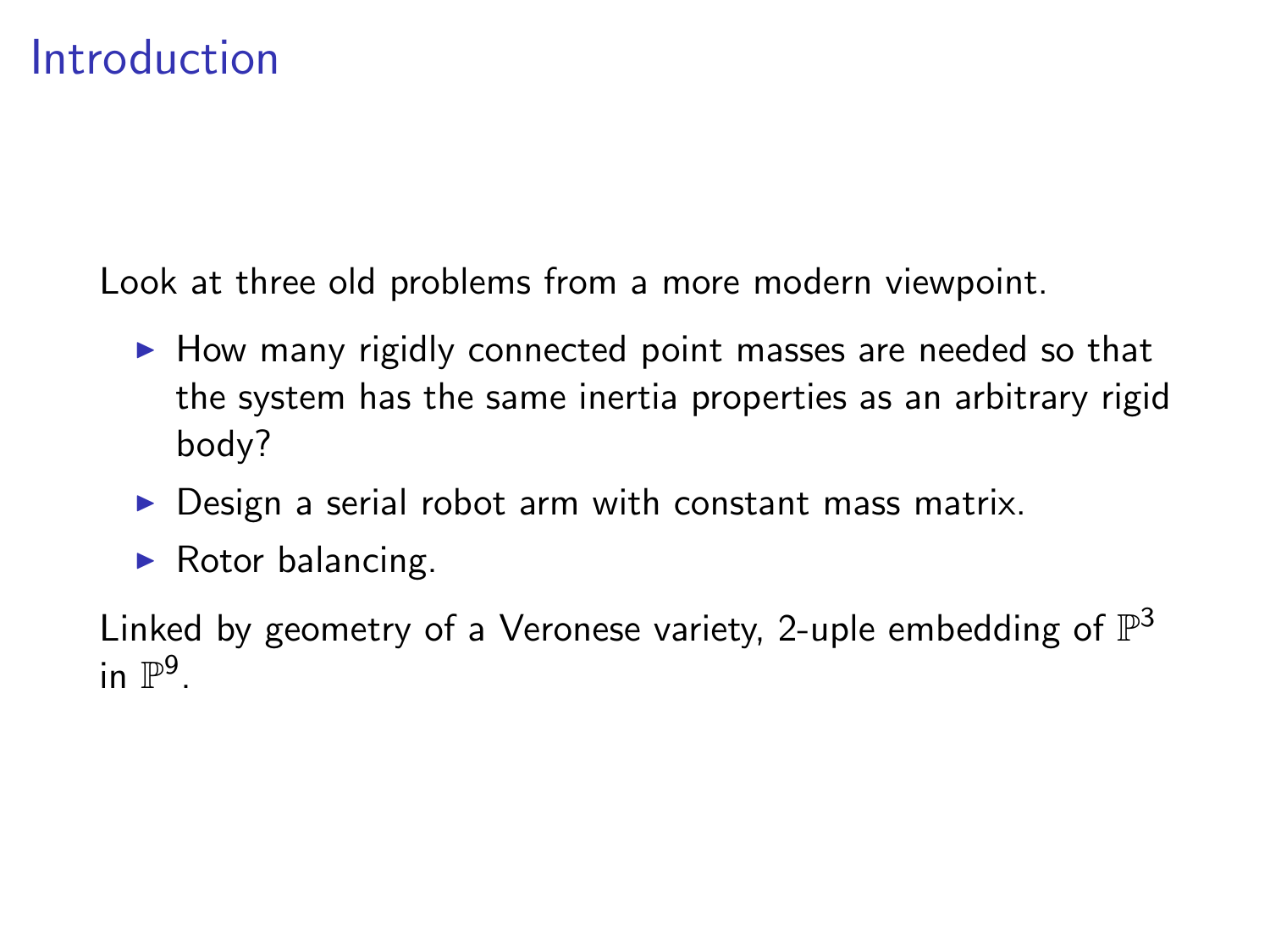## The Inertia Matrix

Two rigid bodies or systems of point masses are said to be equimomental if they have the same inertia matrices (or one can be transformed to the other by a rigid change of coordinates). The  $6 \times 6$  inertia matrix has the form.

$$
N = m \begin{pmatrix} \mathbb{I} & C \\ C^T & I_3 \end{pmatrix}
$$

where,

- m is the total mass of the body and  $I_3$  is the  $3 \times 3$  identity matrix
- $\overline{C}$  is the position of the body's centre of mass written as an anti-symmetric  $3 \times 3$  matrix
- I is the usual  $3 \times 3$  inertia matrix of the body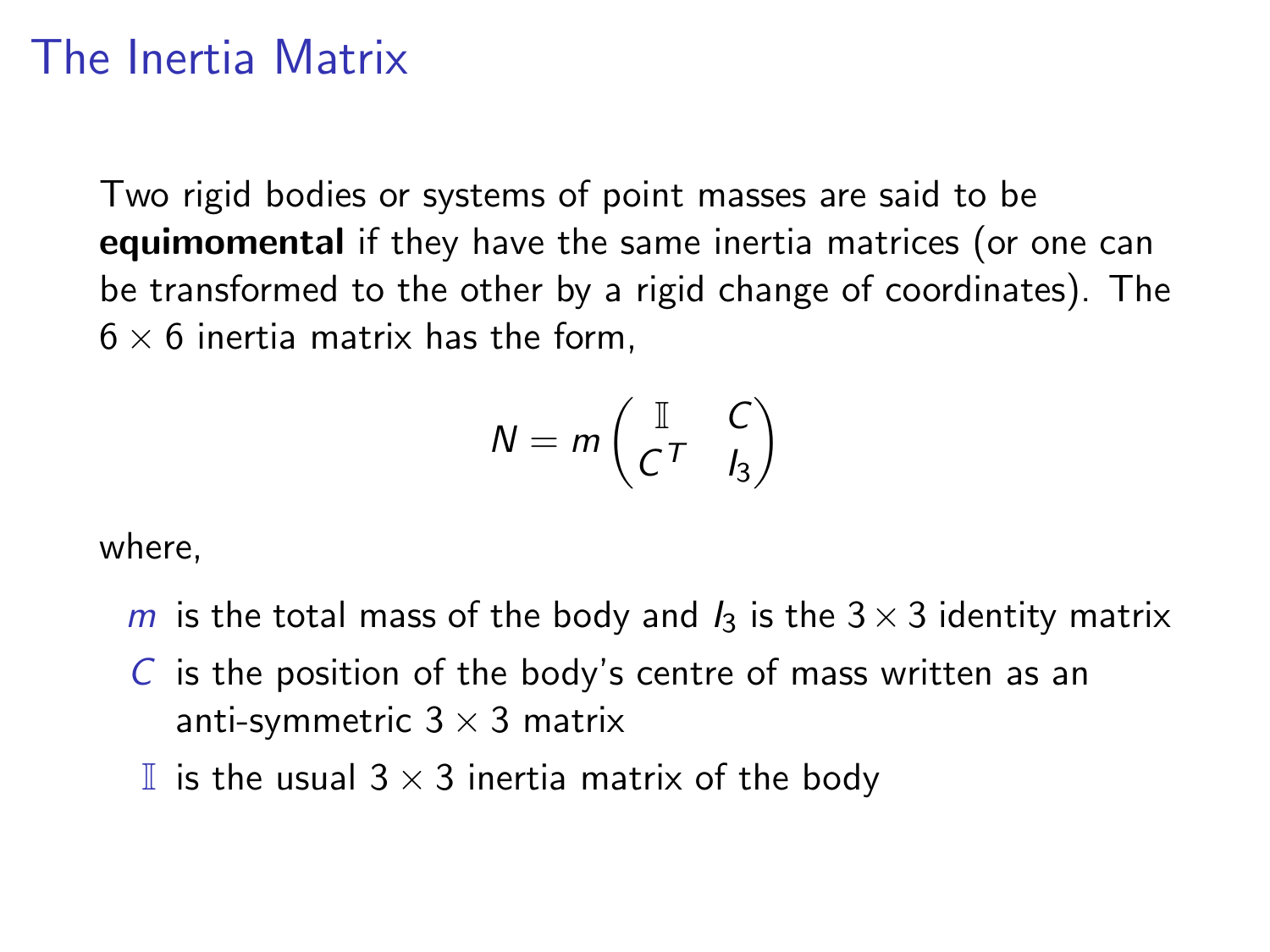#### $4 \times 4$  Inertia Matrix

Here more convenient to use a different representation of the inertia,

$$
\widetilde{\Xi} = m \begin{pmatrix} \frac{1}{2}(-I_{xx} + I_{yy} + I_{zz}) & -I_{xy} & -I_{xz} & c_x \\ -I_{xy} & \frac{1}{2}(I_{xx} - I_{yy} + I_{zz}) & -I_{yz} & c_y \\ -I_{xz} & -I_{yz} & \frac{1}{2}(I_{xx} + I_{yy} - I_{zz}) & c_z \\ c_x & c_y & c_z & 1 \end{pmatrix}
$$

where m is the mass of the body as above,  $c_x$  and so forth, are the components of the centre of mass and  $I_{xy}$  etc. are the components of the  $3 \times 3$  inertia matrix.

Clearly, two bodies are equimomental if and only if their  $4 \times 4$ inertia matrices are the same.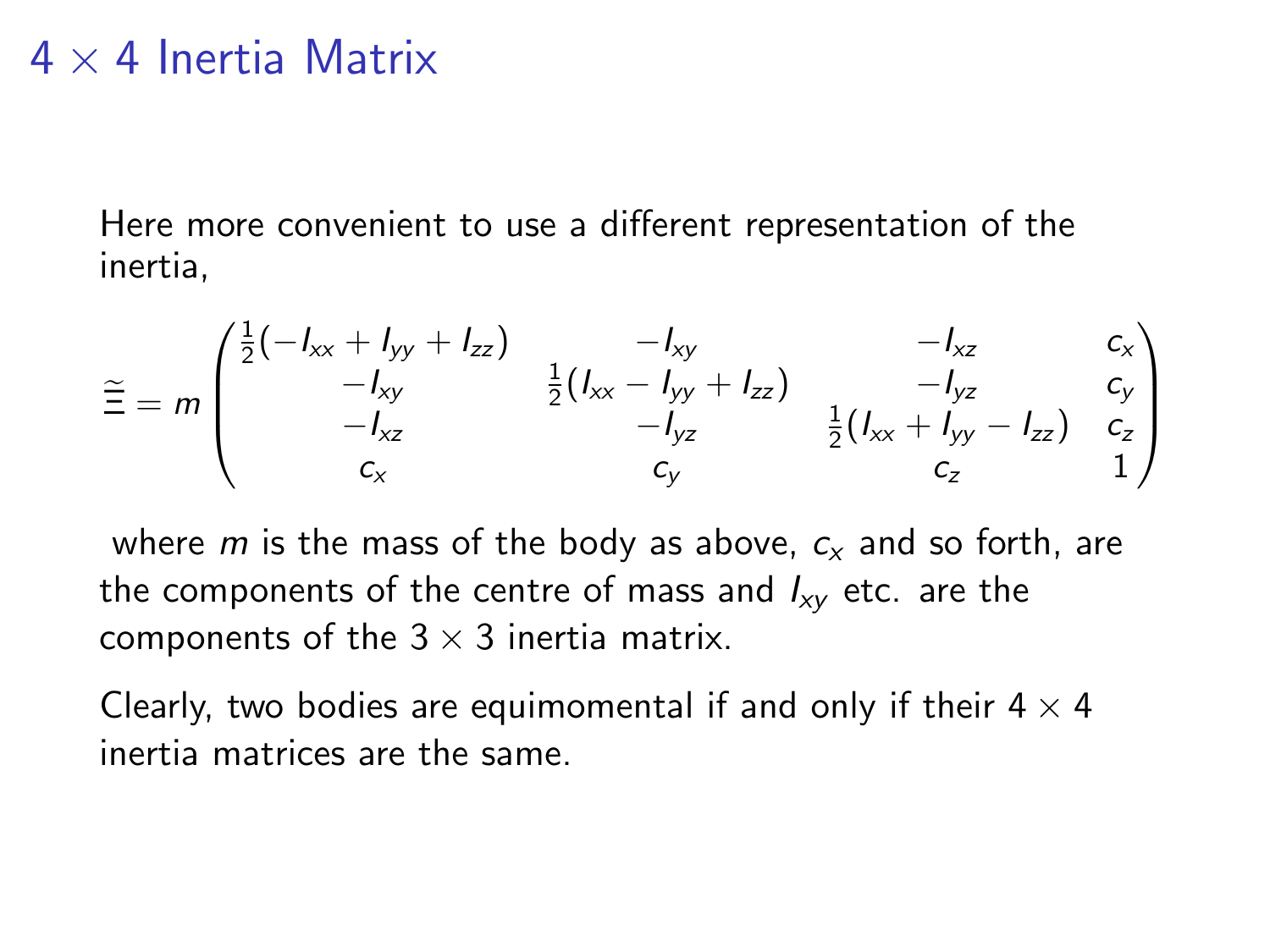#### Point Masses

The  $4 \times 4$  inertia matrix of a point with mass m, located at  $\mathbf{p}=(p_{x}, p_{y}, p_{z})^{T}$  will be,

$$
\widetilde{\Xi} = m \begin{pmatrix} p_x \\ p_y \\ p_z \\ 1 \end{pmatrix} (p_x p_y p_z 1)
$$

Assume the point is in the projective space  $\mathbb{P}^3$  with homogeneous coordinates,  $\tilde{\mathbf{p}} = (p_x : p_y : p_z : p_0)$ , then we can write,

$$
\widetilde{\Xi} = \begin{pmatrix} p_{\mathsf{x}} \\ p_{\mathsf{y}} \\ p_{\mathsf{z}} \\ p_{\mathsf{0}} \end{pmatrix} (p_{\mathsf{x}} p_{\mathsf{y}} p_{\mathsf{z}} p_{\mathsf{0}})
$$

(mass not needed here).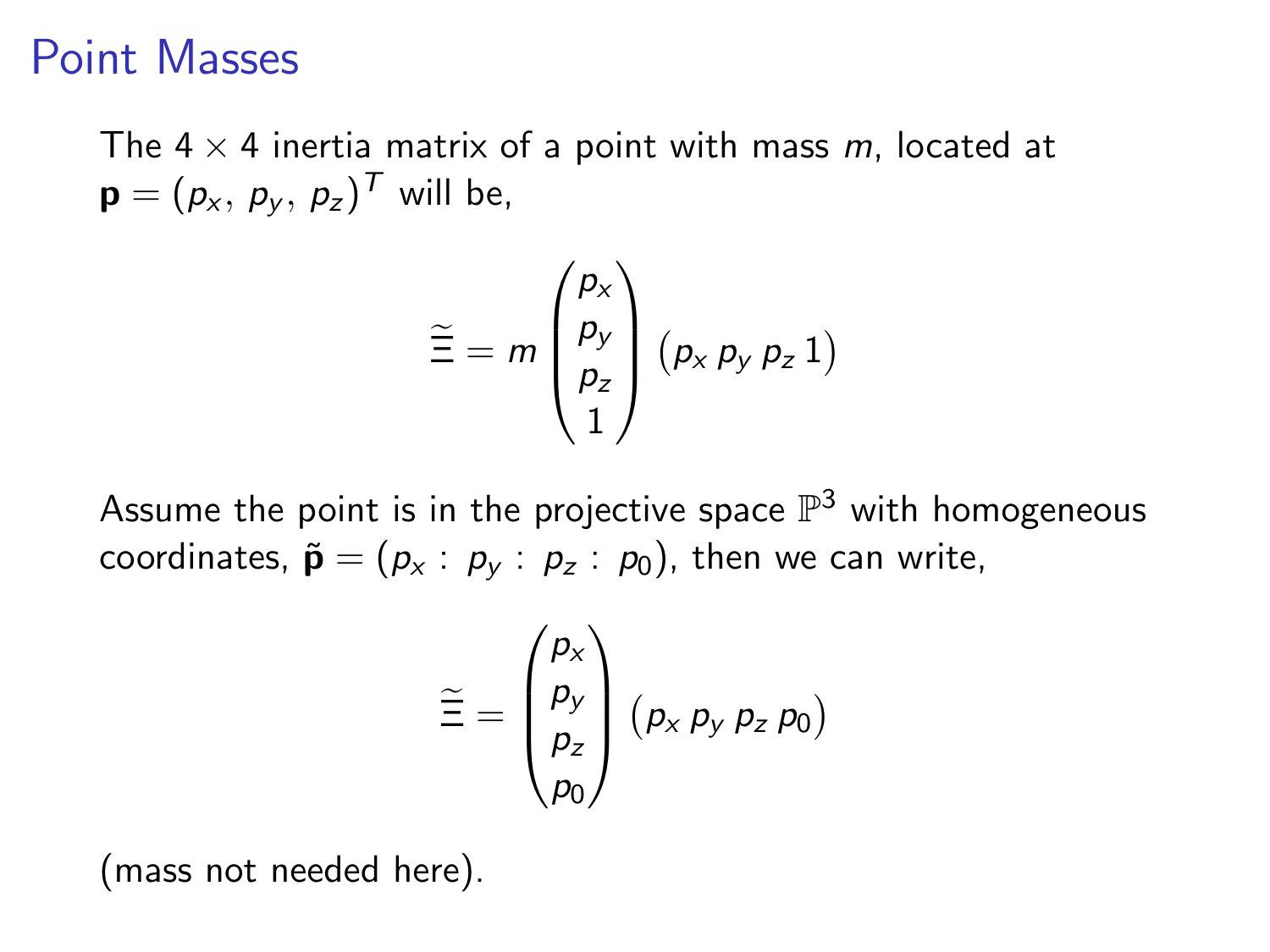Consider the space of all  $4 \times 4$  symmetric matrices, there is a 10-dimensional vector space of these matrices. Now if we ignore an overall scaling of the matrices the space of these matrices is a 9-dimensional projective space.

The 4  $\times$  4 inertia matrices form an open set in this  $\mathbb{P}^9$ . Not all of  $\mathbb{P}^9$  since inertia matrices are positive definite.

Point masses lie on the 3-D Veronese variety of rank 1 symmetric matrices.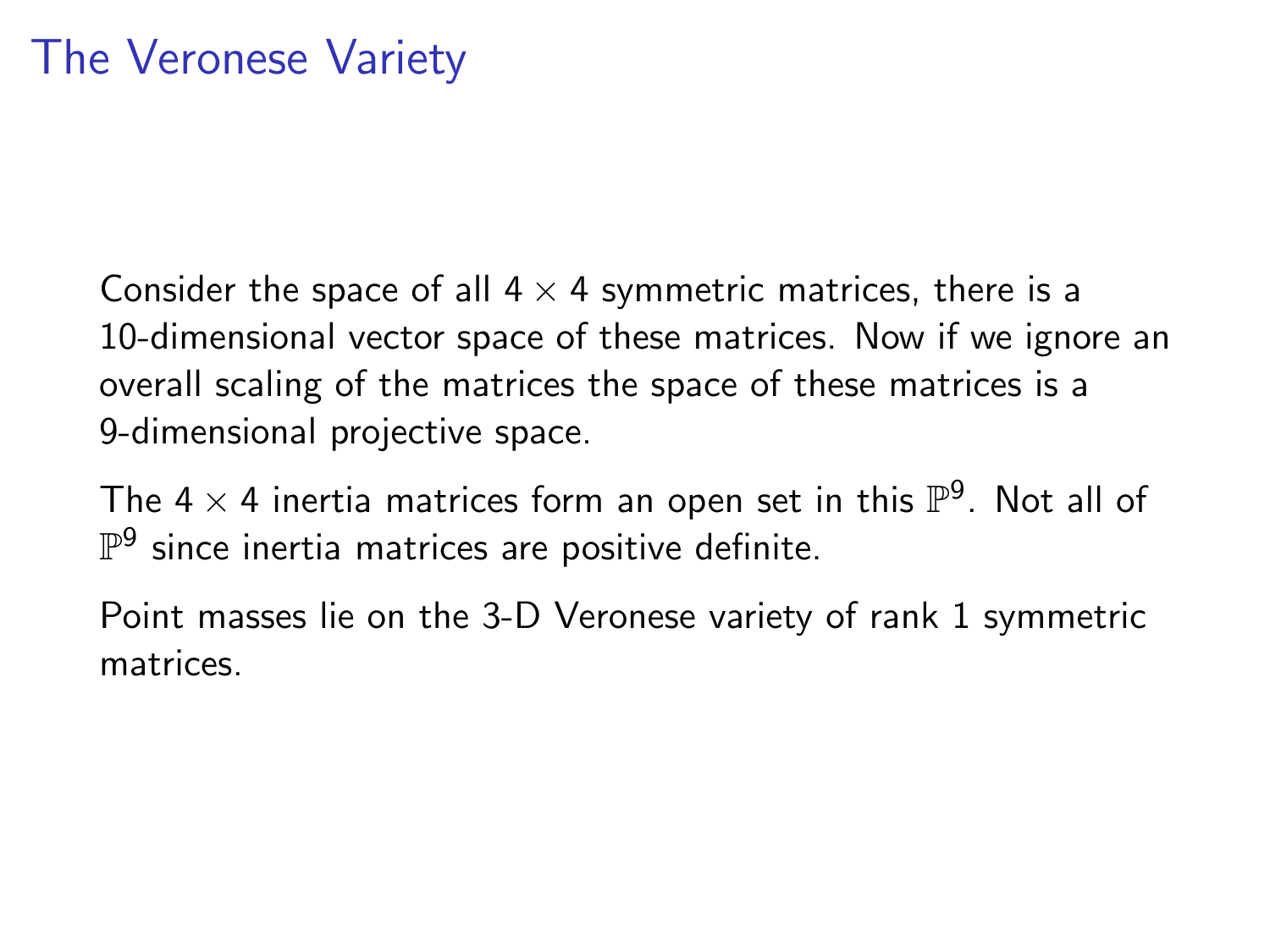#### Four Point Masses

Theorem, probably due to Routh  $\sim$  1870: there is a system of four point masses of equal mass, equimomental to a general rigid body.

In terms of the Veronese variety this implies that (almost) any point in  $\mathbb{P}^9$  lies on a 3-plane which meets the Veronese variety in 4 points.

Proof—Suppose the mass of the body is  $m$ . Take 4 point masses each with mass  $m/4$ , and place them at the vertices of a regular tetrahedron. The extended position vectors of the points will be,

$$
\tilde{\mathbf{p}}_1 = \begin{pmatrix} 0 \\ 0 \\ \sqrt{3} \\ 1 \end{pmatrix}, \quad \tilde{\mathbf{p}}_2 = \begin{pmatrix} \frac{2\sqrt{2}}{\sqrt{3}} \\ 0 \\ \frac{-1}{\sqrt{3}} \\ 1 \end{pmatrix}, \quad \tilde{\mathbf{p}}_3 = \begin{pmatrix} \frac{-\sqrt{2}}{\sqrt{3}} \\ \sqrt{2} \\ \frac{-1}{\sqrt{3}} \\ 1 \end{pmatrix}, \quad \tilde{\mathbf{p}}_4 = \begin{pmatrix} \frac{-\sqrt{2}}{\sqrt{3}} \\ -\sqrt{2} \\ \frac{-1}{\sqrt{3}} \\ 1 \end{pmatrix}.
$$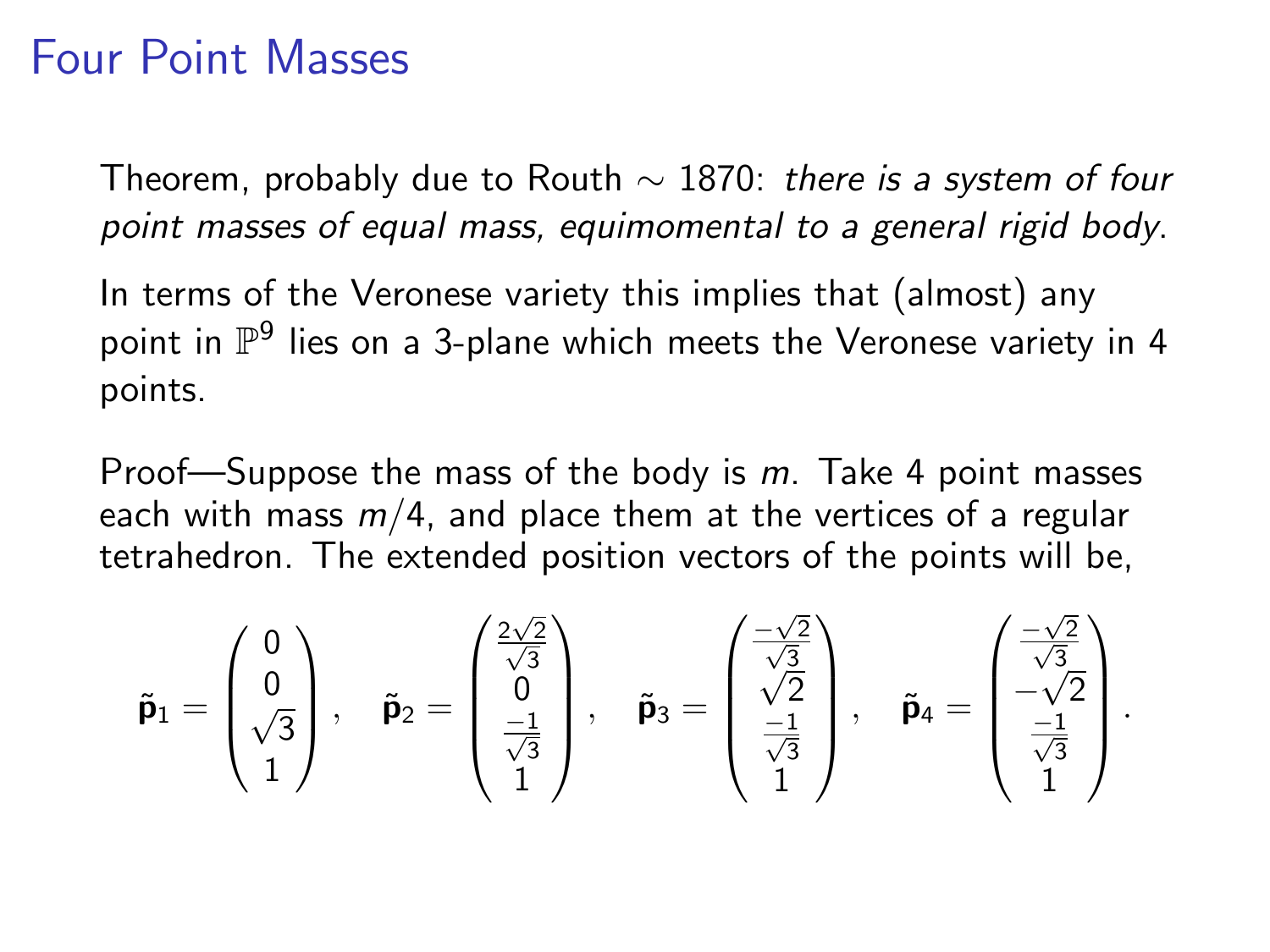### Proof — continued

Notice that these extended vectors satisfy the relations,  $\tilde{\mathbf{p}}_i^T \tilde{\mathbf{p}}_j = 0$ when  $i \neq j$ , and  $\tilde{\mathbf{p}}_i^T \tilde{\mathbf{p}}_i = 4$  for  $i = 1, \ldots, 4$ . If these 4 points all have masses  $m/4$  then the  $4 \times 4$  inertia matrix of the system will be,

$$
\widetilde{\Xi} = \frac{m}{4} \sum_{i=1}^{4} \widetilde{\mathbf{p}}_i \widetilde{\mathbf{p}}_i^T = m \begin{pmatrix} 1 & 0 & 0 & 0 \\ 0 & 1 & 0 & 0 \\ 0 & 0 & 1 & 0 \\ 0 & 0 & 0 & 1 \end{pmatrix}
$$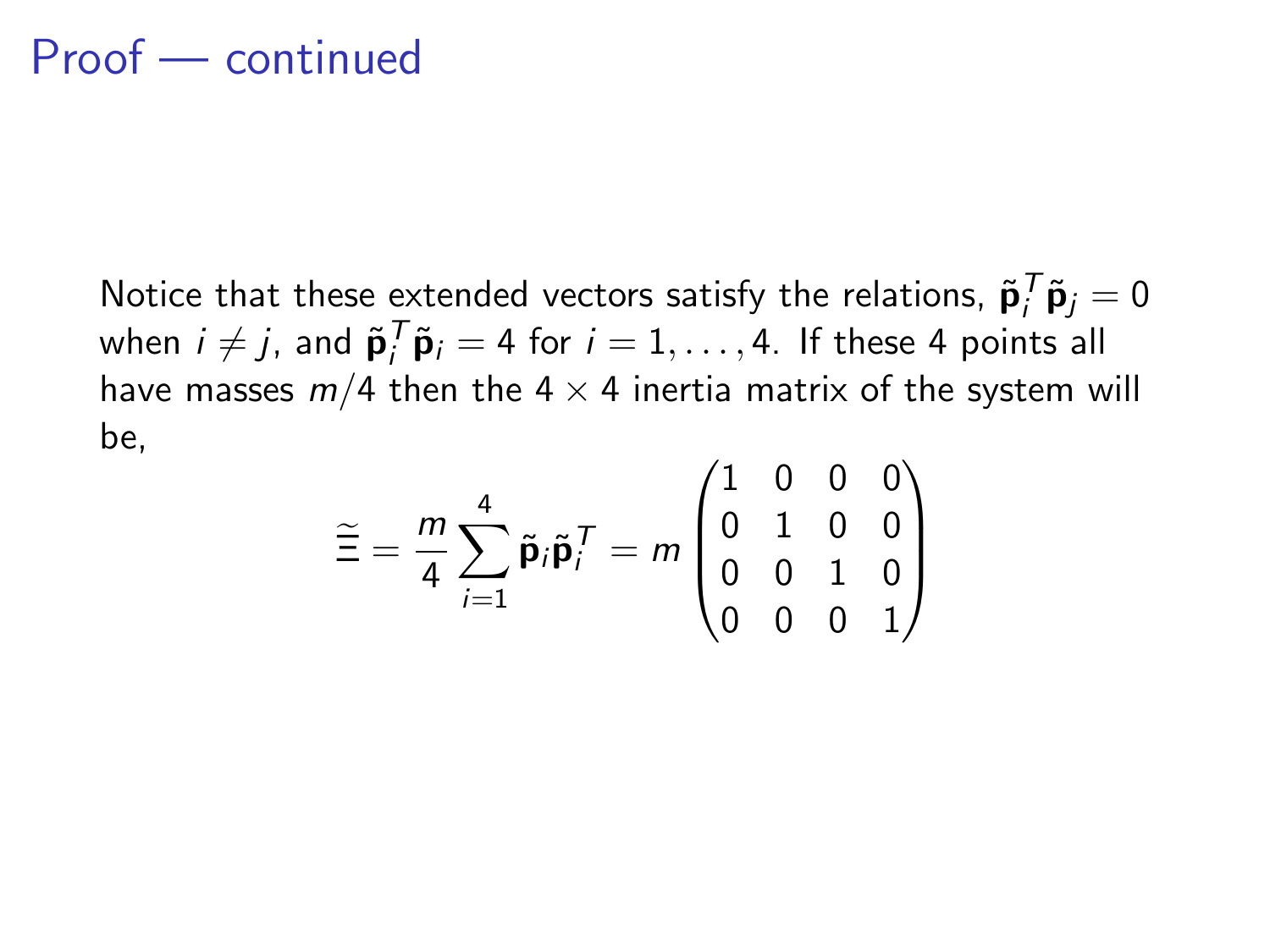### Proof — concluded

Choose coordinates so that the  $6 \times 6$  inertia matrix is diagonal, origin at centre of mass, axes aligned with principal axes of inertia. In this coordinate system  $4 \times 4$  inertia matrix has the form.

$$
\widetilde{\Xi} = m \begin{pmatrix} a^2 & 0 & 0 & 0 \\ 0 & b^2 & 0 & 0 \\ 0 & 0 & c^2 & 0 \\ 0 & 0 & 0 & 1 \end{pmatrix}
$$

where  $a$ ,  $b$  and  $c$  related to the principal radii of gyration. The original inertia matrix can be duplicated by subjecting the 4 point-masses to a non-rigid transformation,

$$
\tilde{\mathbf{p}}'_i = \begin{pmatrix} a & 0 & 0 & 0 \\ 0 & b & 0 & 0 \\ 0 & 0 & c & 0 \\ 0 & 0 & 0 & 1 \end{pmatrix} \tilde{\mathbf{p}}_i, \quad i = 1, 2, 3, 4
$$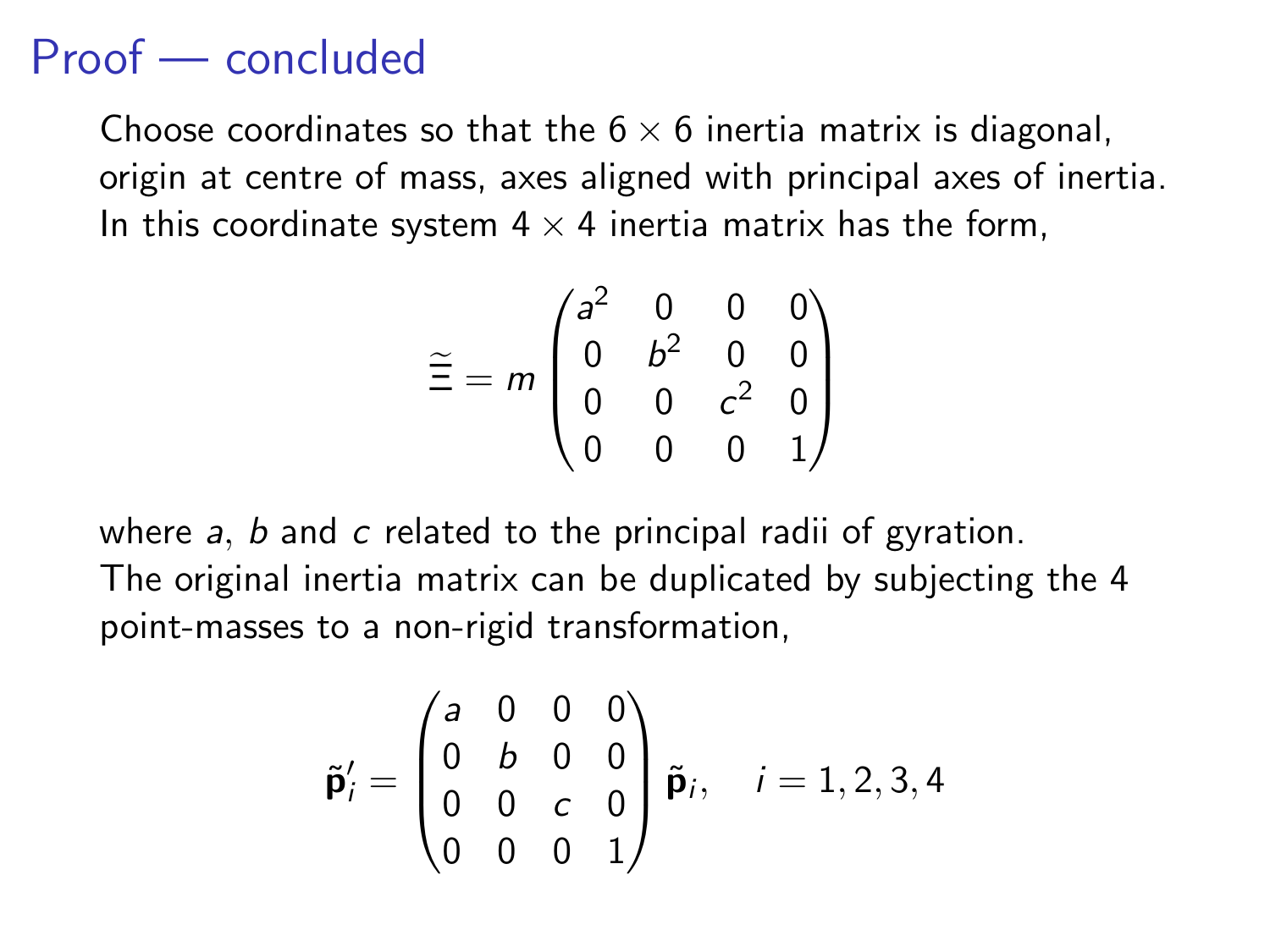#### Remarks

Notice that we could also have subjected the point-masses to an 4-D orthogonal transformation before the non-linear transformation. Suppose  $U \in O(4)$  and

$$
D = \begin{pmatrix} a & 0 & 0 & 0 \\ 0 & b & 0 & 0 \\ 0 & 0 & c & 0 \\ 0 & 0 & 0 & 1 \end{pmatrix}
$$

Then

$$
\frac{m}{4} \sum_{i=1}^{4} DU\tilde{\mathbf{p}}_i \tilde{\mathbf{p}}_i^T U^T D^T = mDUl_4 U^T D^T = mDl_4 D^T = \tilde{\Xi}
$$

This implies that the Veronese variety has a 6-parameter family of secant 3-plane through any point in  $\mathbb{P}^9$ . Since,  $\dim(O(4))=6.$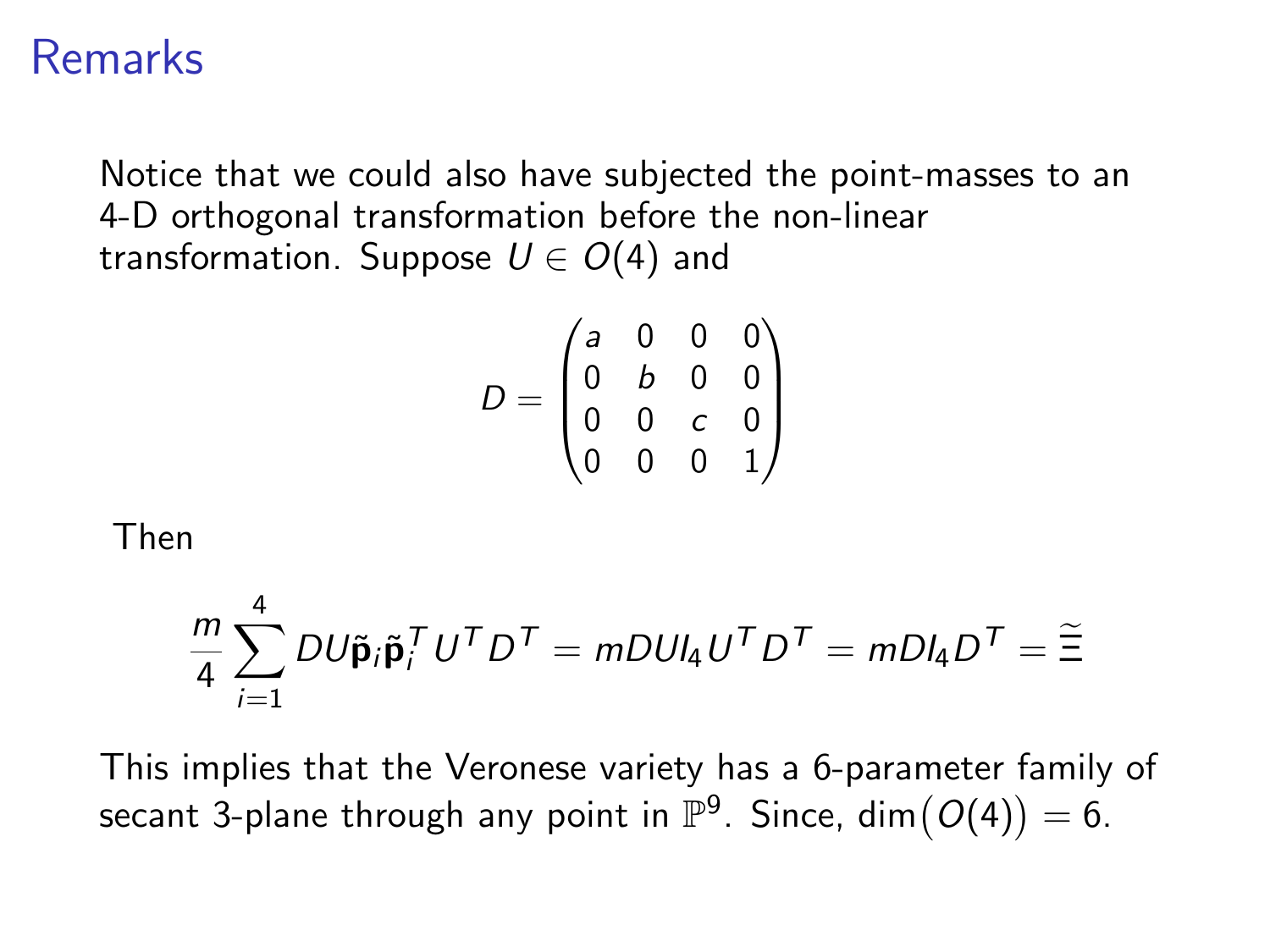### Constant Mass Matrix for Serial Robots



Can summarise equations of motion for a serial robot as,

$$
M_{ij}\ddot{\theta}_j + C_{ijk}\dot{\theta}_j\dot{\theta}_k = \tau_i
$$

Here summation over repeated indices implied, for 6-joint robot range of sum is  $1,\ldots,6$ .  $\theta_i$  is the *i*th joint angle and  $\tau_i$  the torqued applied by the motor at joint  $i$ .

 $M_{ii}$  is the generalised mass matrix of the robot, when its elements are constant the terms  $C_{ijk}$  vanish.

(For simplicity no gravity here).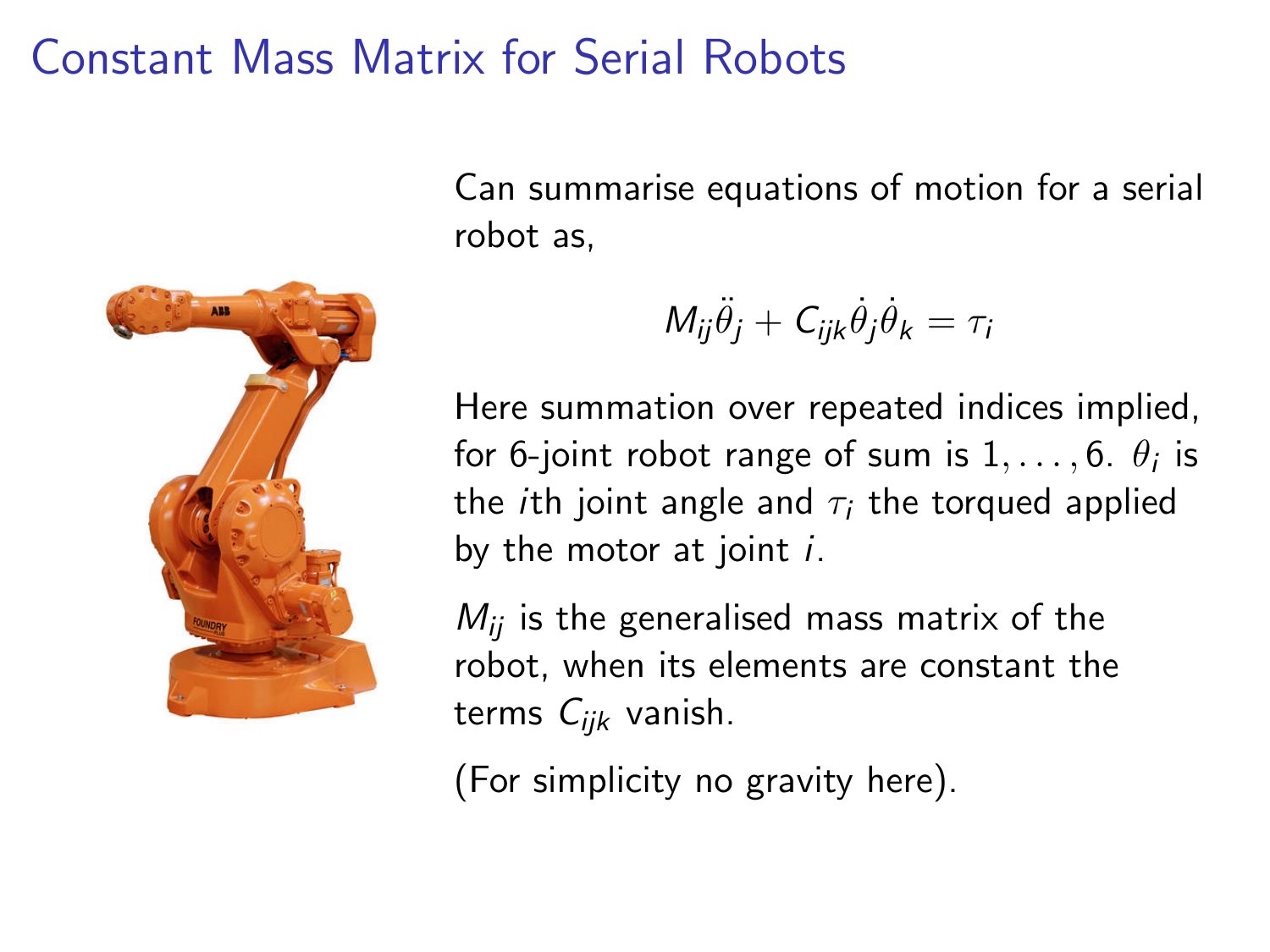#### Elements of the Mass Matrix

The elements of the mass matrix are given by,

$$
M_{ij} = \begin{cases} \mathbf{s}_i^T (N_i + \cdots + N_6) \mathbf{s}_j, & \text{if } i \geq j, \\ \mathbf{s}_j^T (N_j + \cdots + N_6) \mathbf{s}_i, & \text{if } i < j, \end{cases}
$$

where  $N_j$  is the 6  $\times$  6 inertia matrix of the  $j$ th link and  $\mathbf{s}_i$  are the twists corresponding to axis of the ith joint,

$$
\mathbf{s}_i = \begin{pmatrix} \boldsymbol{\omega}_i \\ \mathbf{v}_i \end{pmatrix}
$$

in patitioned form with  $\bm{\omega}_i$  the angular velocity and  $\mathbf{v}_i$  linear velocity.

Can show that the mass matrix will be constant if and only if the composite inertia of all the links above the ith joint are symmetrical about the *ith* joint.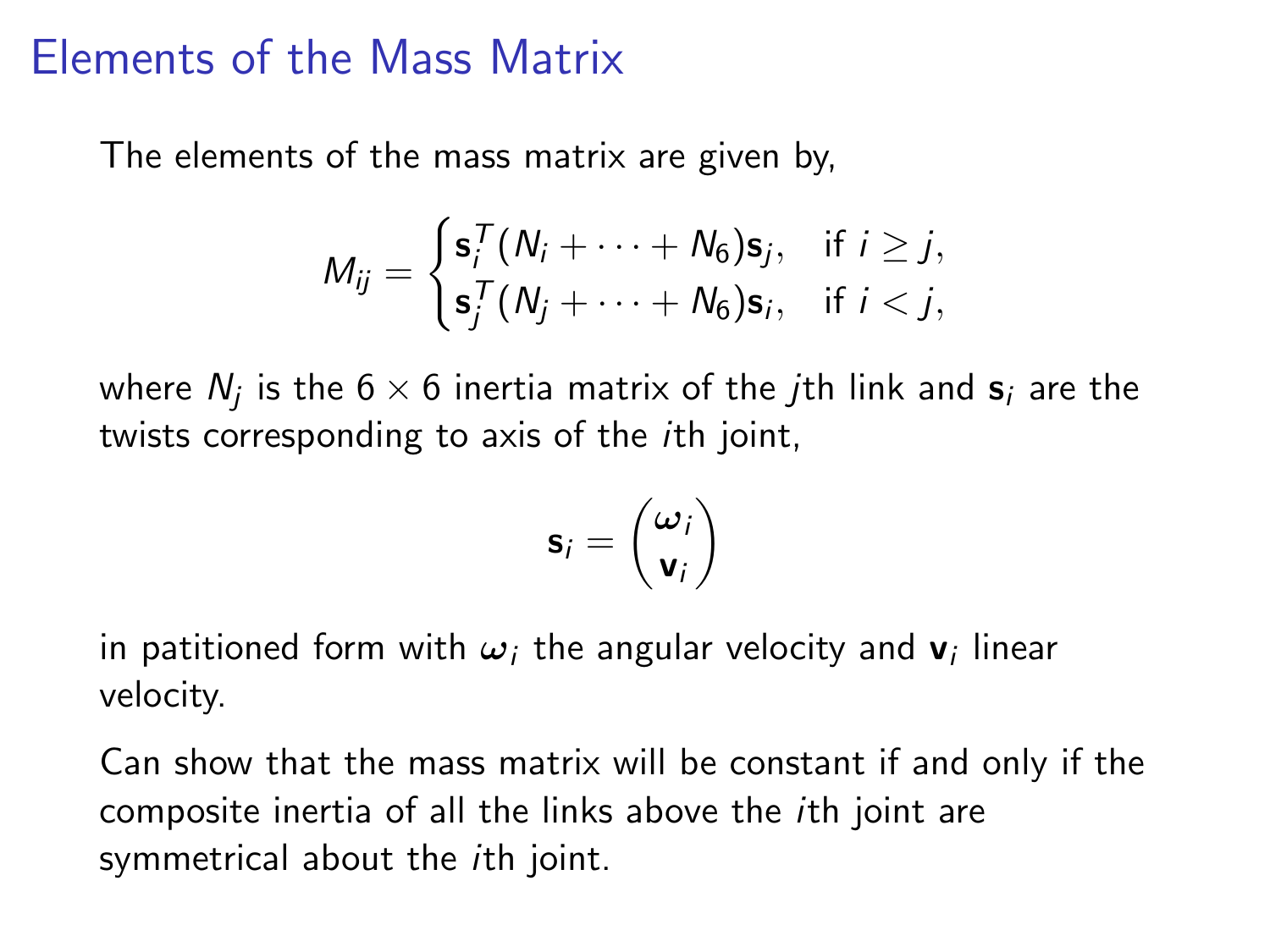# Symmetry and Balancing

Here "symmetrical about an axis" means "is equimomental to a cylinder about its axis".

In particular this means that:

- $\triangleright$  the centre of mass lies on the axis.
- $\triangleright$  two of the principal moments of inertia are the same and
- $\triangleright$  the principal axis corresponding to the other principal moment of inertia is the symmetry axis.

Making the mass matrix constant the same problem as balancing a rotor.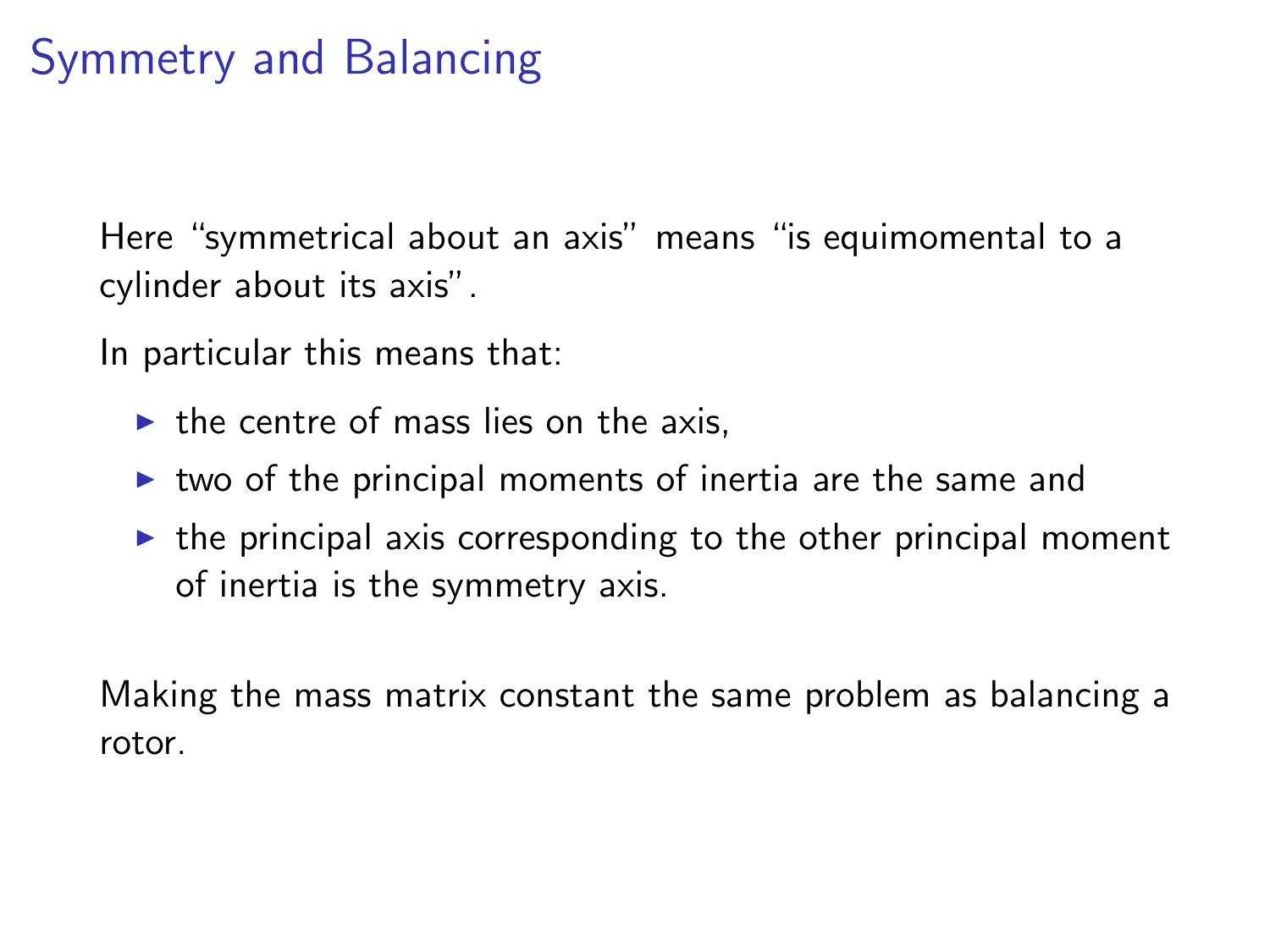## Dynamic Balancing

Can use some elementary ideas from Algebraic geometry to show that:

An arbitrary rigid-body can be balanced using two suitably chosen point-masses

To see this note that in  $\mathbb{P}^9$  the set of 4  $\times$  4 inertia matrices which are symmetric with respect to a given axis form a 3-plane, since they are determined by 6 linear equations.

Recall that the point masses form the Veronese variety in  $\mathbb{P}^9$ , the inertia matrices that can be formed by a pair of point masses lie on lines meeting the Veronese variety in a pair of points. The closure of this space of lines is called the secant variety to the Veronese variety.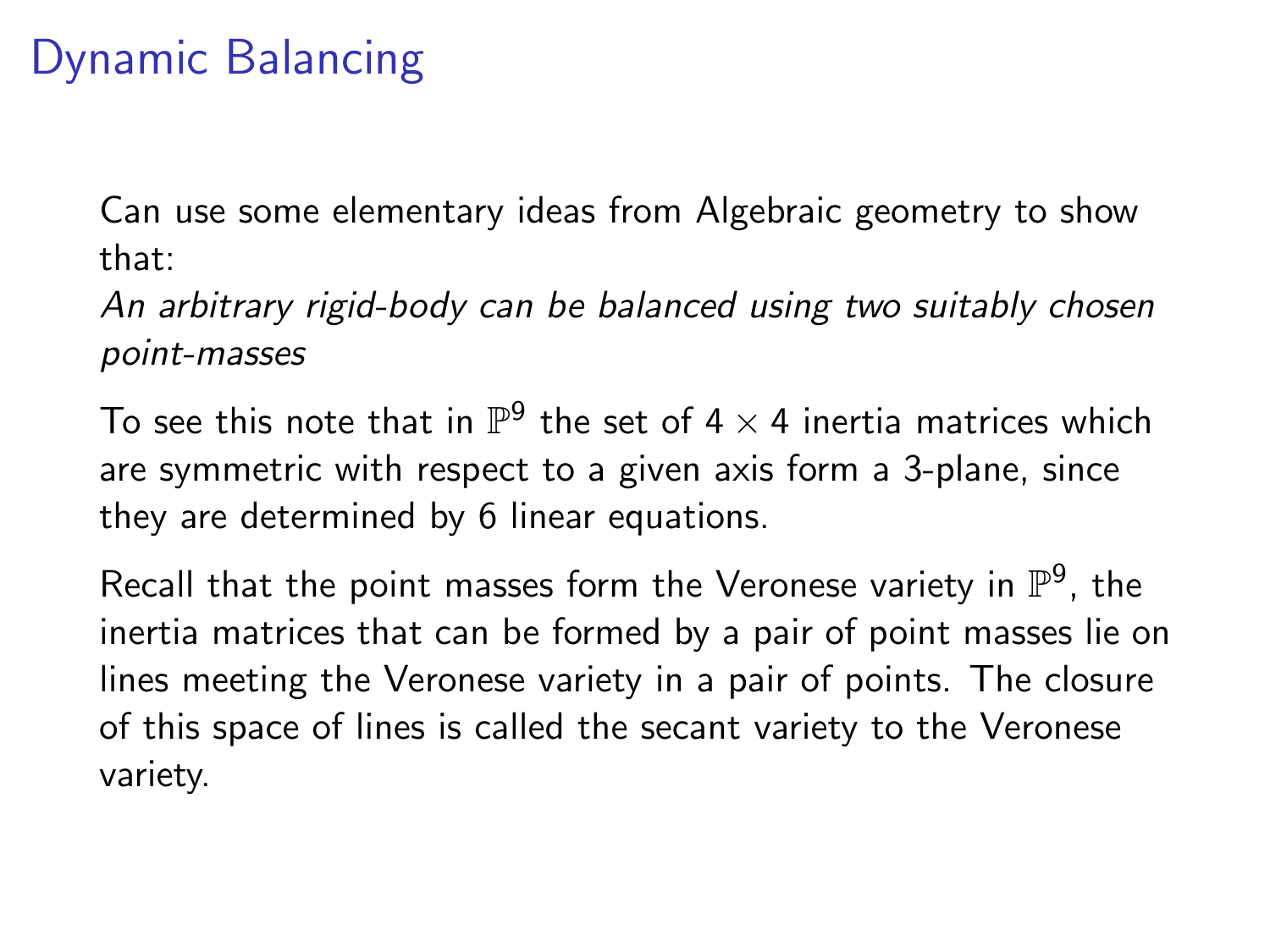## Dynamic Balancing — continued

Next given a particular inertia matrix  $\Xi$ , the one to be balanced, we can take the set of 2-planes formed by the secant lines and  $\Xi$ . The variety of all such planes is called the cone over the secant variety with vertex  $\Xi$ .

The dimension of the cone over the secant variety is 7. Using naïve counting arguments the dimension of the secant variety would be 7 but this particular Veronese variety is well known to have a deficient secant variety, in fact the dimension is 6. Taking the cone over the secant variety adds another dimension.

The intersection of the cone over the secant variety with the 3-plane of symmetrical inertias will give points which specify how to balance  $\Xi$  with 2 point masses. From the above the intersection will have dimension 1 and hence there will be a one-parameter family of solutions.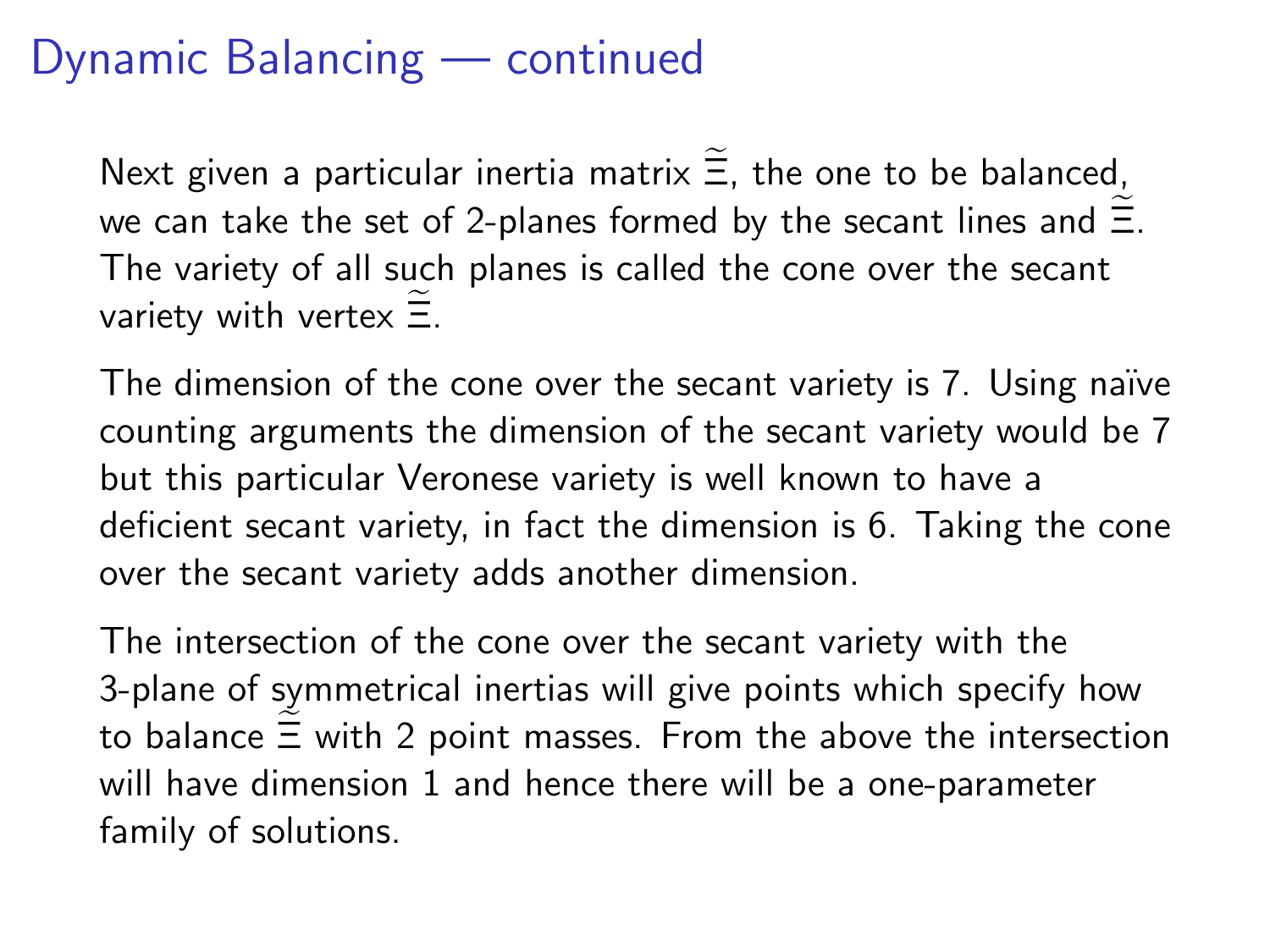$\triangleright$  Many other results in this area using more (or less) Algebraic geometry.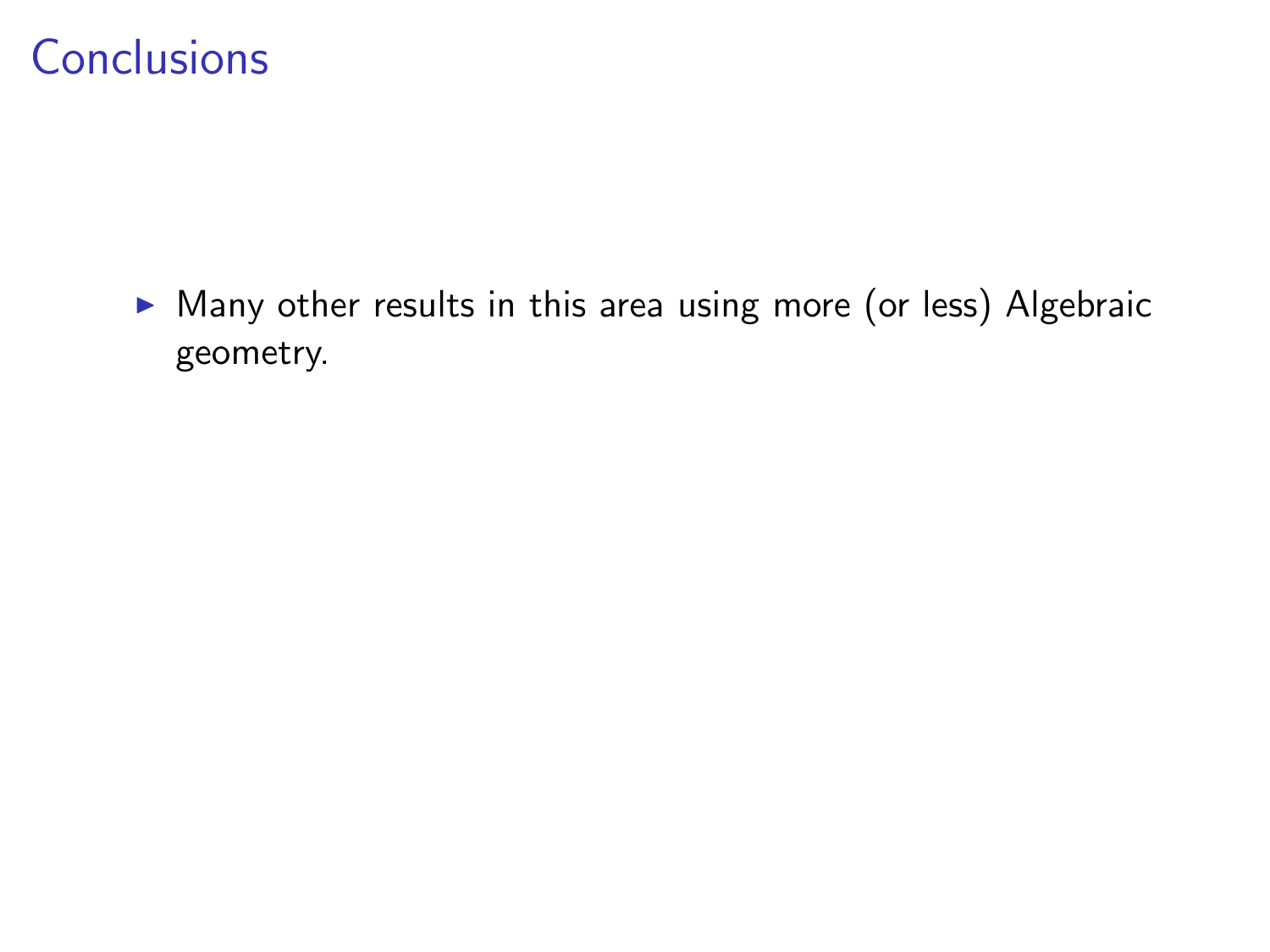- $\triangleright$  Many other results in this area using more (or less) Algebraic geometry.
- $\triangleright$  Can idea of equimomental systems of points simplify Robot dynamics?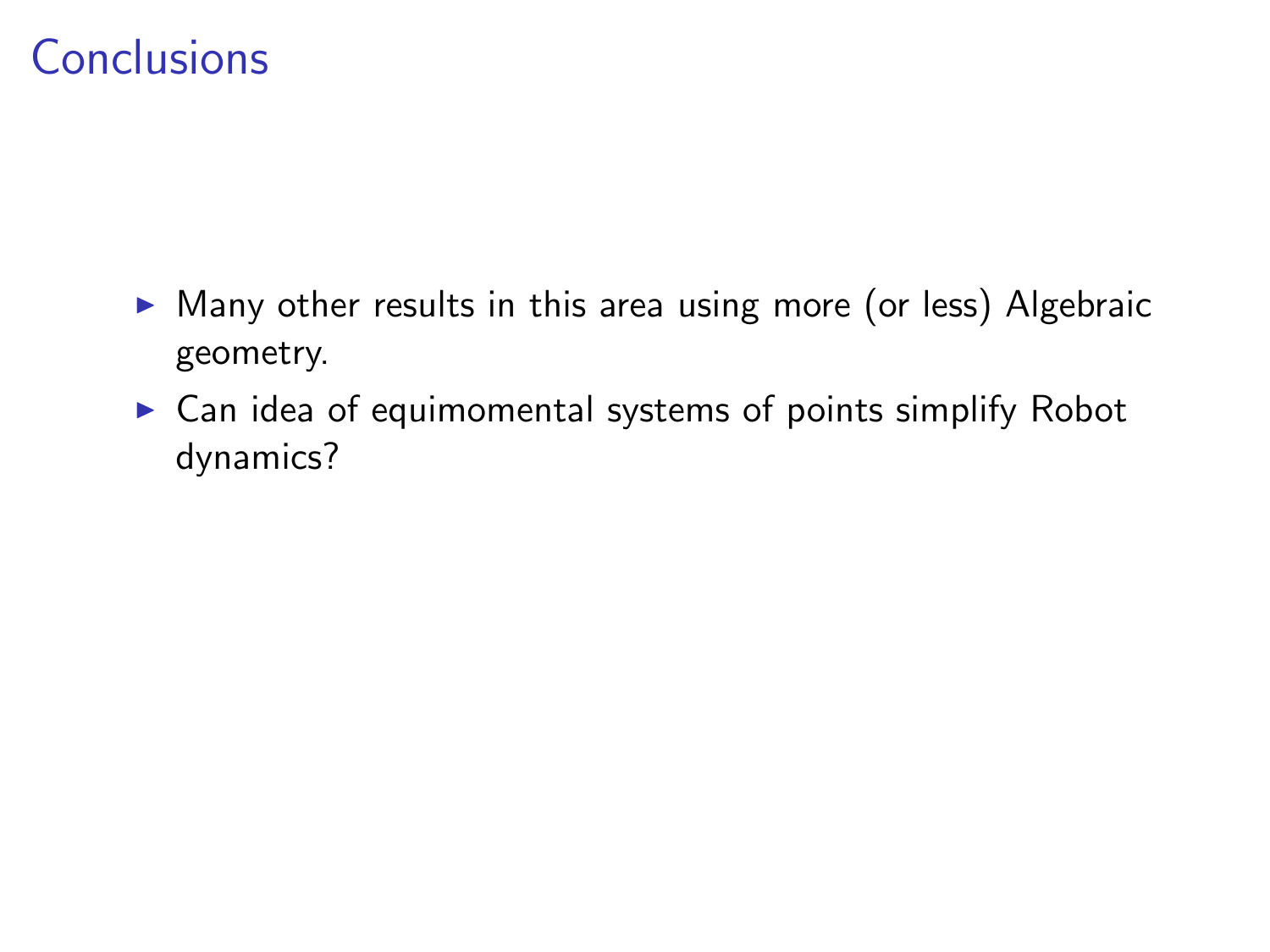- $\triangleright$  Many other results in this area using more (or less) Algebraic geometry.
- $\triangleright$  Can idea of equimomental systems of points simplify Robot dynamics?
- $\blacktriangleright$  Hope to extend these ideas to synthesising 6  $\times$  6 stiffness matrices.